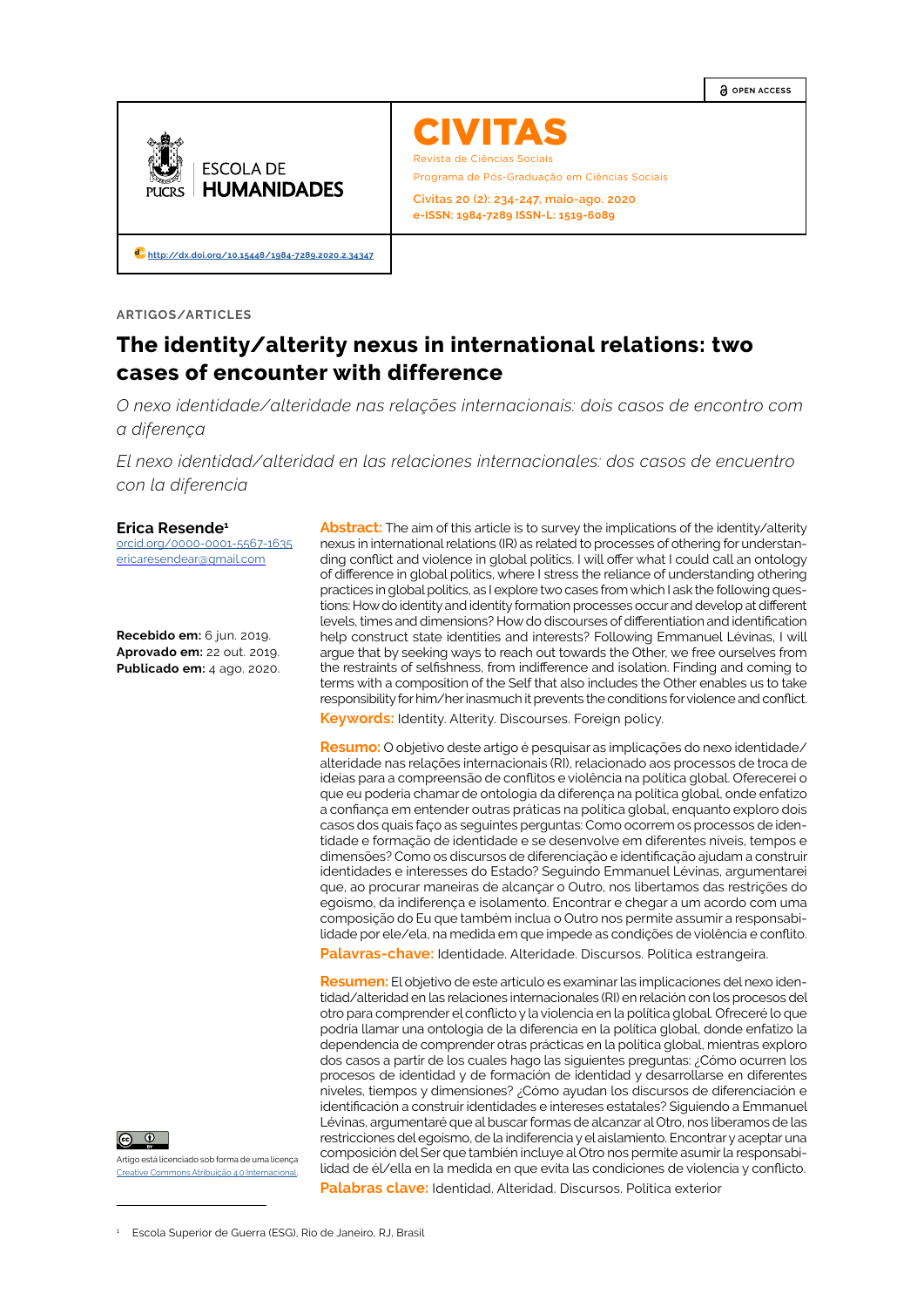#### **Introduction**

The subject of the encounter, above all of the white European encounter, with unfamiliar cultures is a long story of violence and conflict. The world literature is full of examples in that regard: from Homer's *Odyssey* to *The travels of Marco Paolo*, from Joseph Conrad's *Heart of darkness* to EM Foster's *A passage to India*. They chronicle, narrate, depict, and represent the encounters between the Self and Other. Some end in a true conversation, where difference is embraced and celebrated at constituent features of humankind. Yet sadly, most feature stories of conquest, intolerance, and dominance. They often shape our common sense views of peoples and places, and instil in our minds stereotypes, prejudices, and phobias that usually inform the way we choose to engage with the Other. When the Other is represented positively, he is deemed as non-threating, hence maybe even an equal. If the depiction is negative, on the Other hand, he is taken as undeserving of recognition. Therefore, the way we chose to engage in our encounters with the Other carries an ethical consequence which is political.

As a result, issues of identity, difference, otherness, and alterity are especially relevant in current times for breaking away from recurrent cycles of violence and insecurity; trying to live in peaceful coexistence with others requires the acceptance of difference. Indeed, the debate on those key issues, specifically their impact on foreign and security policy, are very present in International Relations (IR) scholarship. Authors such as Neumann (1999), Houtum and Naerssen (2002), Diez (2005), Hansen (2006) and Reinke de Buitrago (2012; 2015) have generated insights about what is considered by some to be the subject of a broader Western metaphysical debate since Hegel (see Bernstein 1991, 68; and Neumann 1996a, 141).

However, a handful of questions still remain quite underexplored: How do identity and identity formation processes occur and develop at different levels, times and dimensions? How do discourses of differentiation and identification – which reside at the core of othering practices – help construct state identities, and co-constitute

national interests? How do otherness and othering practices express themselves in foreign policy discourses, images, and popular culture? How could questions of tolerance, religion, collective memories, gender as well as feelings of solidarity, sympathy and empathy come into play in othering processes? If it is true that otherness could come in diverse forms and not only negatively, how could one maintain their own identity without producing barriers toward others? The aim of this article is to tackle some of those still somewhat underexplored questions in the hope of furthering the debate on the implications of identity formation, discourses of alterity, articulation of difference, and representations as related to processes of othering for understanding IR.

Beyond the academic debate of these issues, the study of identity, alterity and othering also comes with great societal and political significance. The creation and marking of difference and the drawing of borders carries conflict potential for international interactions among states, and for their societies. A more thorough understanding of such processes allows their critical reflection, as well as a reflection of the own role and of involved dynamics. Another possible contribution is to point to fruitful potential of adjusting political actions in a way so as to facilitate bridge-building rather than the creation of boundaries, and to interact with the Other so as to avoid harmful oppositions.

Following this introduction, four sections are presented and each raises a distinct question regarding the problem of otherness in IR. The first will feature a discussion about how we think about identity and difference. After surveying the traditional assumptions about identity and difference, and highlighting how othering processes influence and constitute violence and conflict, I will offer what I could call an ontology of difference in global politics, where I stress the reliance of understanding othering practices in global politics. The second section will feature two illustrative cases where dynamics of identity, discourses of difference, production of otherness, threat perception and threat articulation are intimately connected to identity construction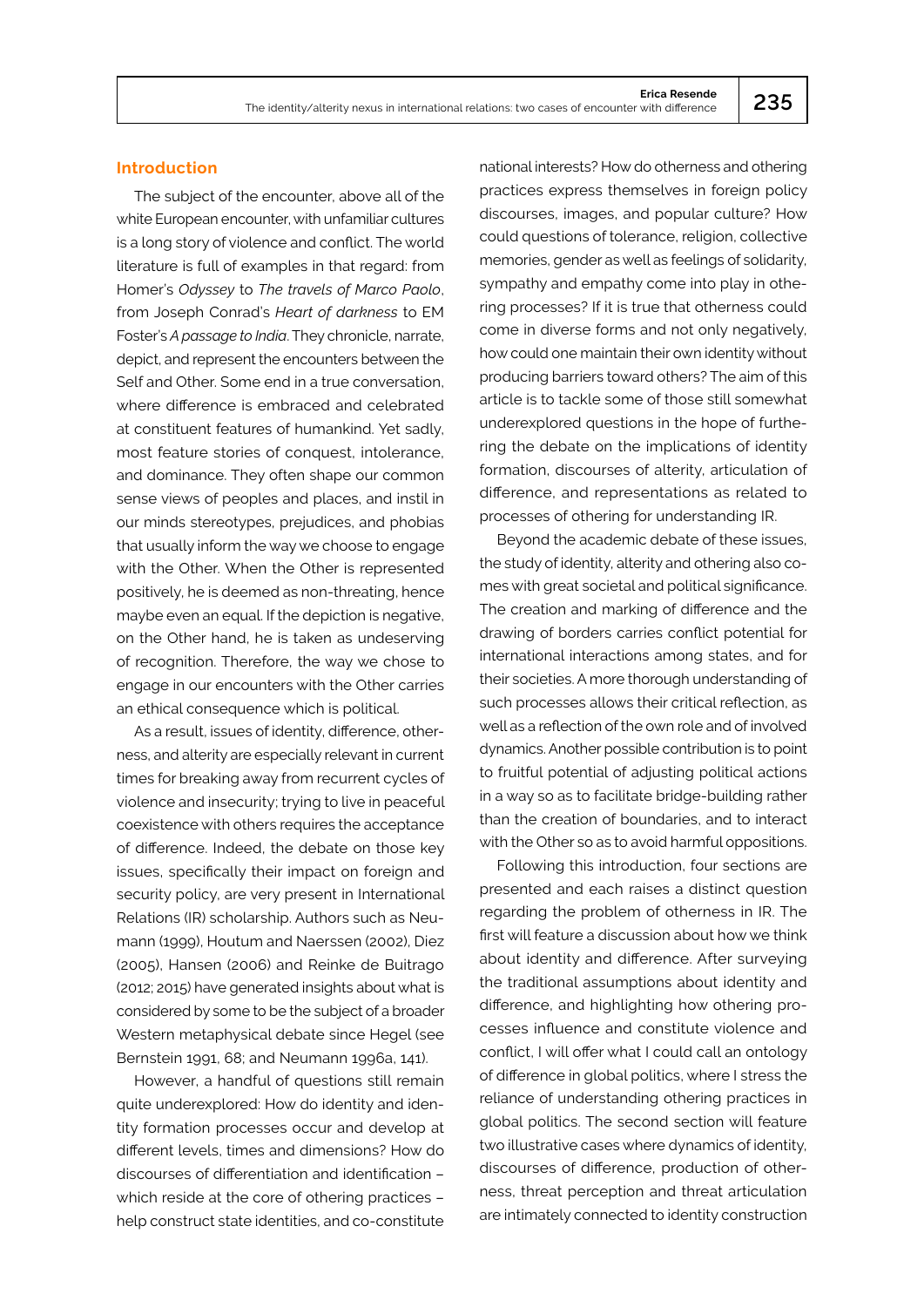processes as well as foreign policy choices. The third and final section will discuss the implication and consequences of othering practices in IR, as well as a call to an ethics of responsibility to the Other following Emmanuel Levinas' philosophy.

We will argue for the need for encountering the Other without the need to erect barriers of protection as a deluded self-defence mechanism of protecting and preserving own identity. Following Lévinas, I argue that by seeking ways to reach out towards the Other, we free ourselves from the restraints of selfishness, from indifference and isolation. Finding and coming to terms with a composition of the Self that also includes the Other enables us to take responsibility for him/her inasmuch it prevents the conditions for violence and conflict. In current times where life itself seems so fragile and tenuous, and where we continuously see the Other being reduced to less than human, this stands as an ethical imperative to all of us.

### **Conceptualizing identity, difference, and otherness**

Traditionally, the discipline of International Relations (IR) has understood its object of study as the actions of states outside their national borders in a context of anarchy. Following this canonical rationale, especially within the inter-paradigmatic debate, the discipline has evolved perceiving its *problématiques* as pertaining to the nexus between war and peace, or conflict and cooperation (Guillaume 2011). However, especially since the mid-1980s and early 1990s, the discipline has gone through profound changes in understanding what IR is about. Inspired by the linguistic, sociological, critical, and aesthetic turns, many scholars have focused their attention towards issues of identity and processes of identity formation – in terms of states having national identities and or being the bearer of identity, and how national identities affect interstate relations (Holland 2013a; Neumann 1999).<sup>2</sup> This shift has produced what Guillaume (2011) calls the identity/alterity nexus, which offers a new perspective to think about IR beyond the action of states outside their national borders.

In this sense, IR could be understood as the continuous process of constructing relations of Self and Other (Neumann 1996a; 1996b; 1999), or even the construction of difference (Nabers 2015), or furthermore an on-going process of converting difference into otherness. Discourses of alterity, which refer to the construction of the Other in juxtaposition to the Self, have frequently played a role in informing foreign policy.<sup>3</sup> As Holland (2013b, 10-11, 24) and Shapiro (1989, 13-14) state, an identity's specific cultural foundation and its specific nationally oriented view also inform state behaviour. In addition, the analysis of international actors such as the European Union allows departing from the hierarchical, inward-looking and essentialist conceptions of identity that are typical for nation-states. Instead the EU provides a case study to reflect on more open-ended, fluid identifications in the global arena (Bretherton and Vogler 2006, 37), and to accentuate the possibility to overcome the pattern of negative othering that is characteristic for national identifications (Diez 2005; Neumann 1996b).

Broadly speaking, identity is the way in which we define ourselves in relationship to our surroundings, the world and others, and how we differentiate ourselves from others. It is not static, but somewhat stable, as it is part of the cognitive and emotional systems and formed early on. It may be defined in different ways in different circumstances, for example individual identity, group identity, or national identity. Identity construction begins in early childhood and in relation to socialisation and surroundings, hence a process. Yet, much of the identity remains relatively stable, once formed (see

<sup>2</sup> Albeit identity could be placed under much of the canonical study of IR, especially if treated as a 'possible independent variable to explain war/conflict and peace/cooperation' (Guillaume 2011, 2), some studies demonstrate that perhaps identity could help expand the field of IR if taken more seriously (see Albert et al. 2001; Hansen 2006; Hansen and Waever 2002; Lynn-Doty 1993; Nabers 2009). 3

Additional theorizations of othering/otherness are found in Hansen (2006) and Herschinger (2011).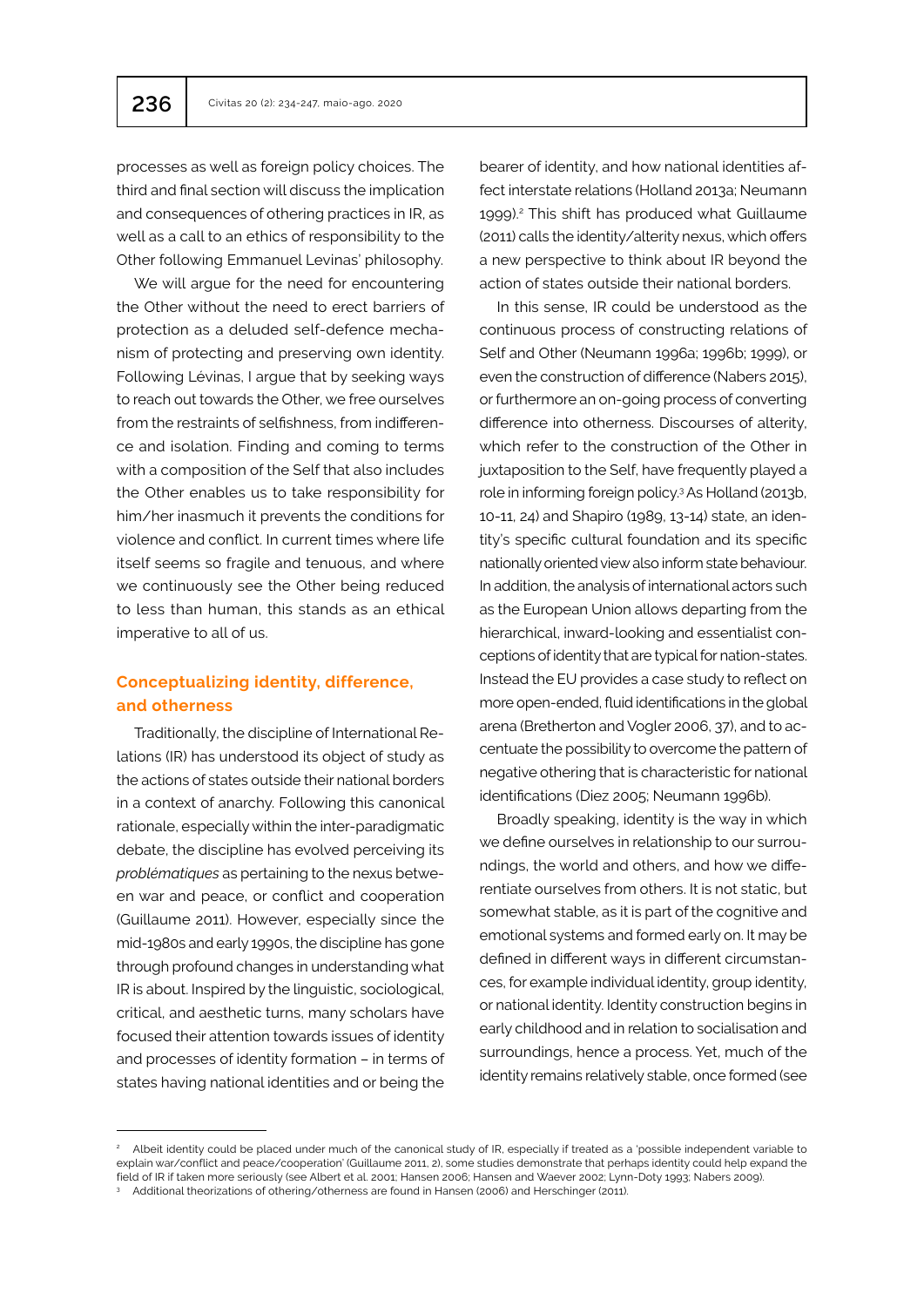Boulding 1996; Fisher 1997; Benwell and Stokoe 2006).<sup>4</sup> It is constructed in difference to something other (Connolly 1991; Laclau and Mouffe 1985, 128). During this process of identity construction, the manner in which the Other is defined impacts identity in a process of co-constitution. That is, when the Other is portrayed or experienced as dangerous, the Self may feel threatened; when the Other is portrayed or experienced as non- -threatening, the Self feels secure.

According to Münch (2001, 137), collective identity means "the attitudes, which all members of that group have in common in their thoughts and behaviour, which differentiates them from the "Other's". Therefore, identification implies "belonging or membership, which in turn implies the exclusion of non-members." (Bretherton and Vogler 1999, 236). According to Nabers (2015, 82), the logics of equivalence and of difference in processes of identification and differentiation between Self and Other point to the "constructedness of what appears to be a reality that is objective and timeless". Every social group is then constructed in an on-going practice of forming distinctions between us and them, Self and Other. Yet, otherness could come in diverse forms (Croft 2012, 91). If identity is constructed by both differentiating from and engaging with others (Lebow 2012, 270-271), it may be possible to maintain identity without producing harmful barriers toward others.

William Connolly talks about identity being constructed "on the shadow of the Other" (1991, 66) in the sense that it is established in relation to a series of differences that have become socially recognized by a group. They are essential to being, he argues, for if they did not coexist, identity would not have its distinctness and solidity. As a result, once confronted with difference, identity becomes unstable, unsecured, hence under powerful pressure to fix, regulate, or exclude the undesirable. "When this pressure prevails, the

maintenance of one identity involves the conversion of some differences into otherness, into evil, or one of its numerous surrogates" (Connolly 1991, 64). As Campbell argues, any state that is speaking of itself as being threatened by another state creates difference towards the Other; the manner of threat articulation then shapes political processes (Campbell 1998a, 3, 171). Dirk Nabers highlights the instabilities inherent to any relational meanings, the threat of the inside by an outside, the dependence of the inside on differential relations within, and the infinite dispersion and constant presence of difference – "a whole cosmos of differences" (Nabers 2015, 100).

As suggested by Laclau (1996), identity is constituted based on relations of difference toward the Other, which in turn establishes the borders of the Self under construction. The Other must, necessarily, become the signifier for threat, chaos, instability and negativity in order to allow the articulation of the Self as the signifier for security, order, stability and positivity. As a result, in order to maintain and preserve a so-called cohesive national identity, there is a certain motivation to search for potential enemies, and states may thus easily perceive other states as threatening Others, which motivates the creation of otherness in IR.

Othering may be seen as process with multiple motivating factors. We should then better understand these factors and their interaction, as well as the specific points where othering is motivated, and what may be able to transform or end such a process. Ultimately, it is not every Other that mobilises the "we-feeling", and not every Other is framed in adversarial terms to the Self. The concept of significant Other then becomes useful in understanding the conflictual nature of othering but also the way in which the Other is productive in constructing the identity of agents (Morozov and Rumelili 2012).

We believe that current and past conflicts seem to evidence that othering is negatively biased, with

<sup>4</sup> As correctly pointed out by one of the reviewers of this article, studies about the European Union enlargement show how ambiguous is the identity formation process. For example, in order to present themselves more positively, Eastern European states engaged in a discursive remaking of their own national identities – as victims of Soviet repression policies in the case of the Baltic states, as free market-oriented economies, or human rights sponsors. See Sedelheimer (2003) for the case of Slovakia, and Silva and Resende (2018) for the Baltic States. Both pieces stress the simultaneously fluid and conflictual quality of identity making process in the context of EU enlargement.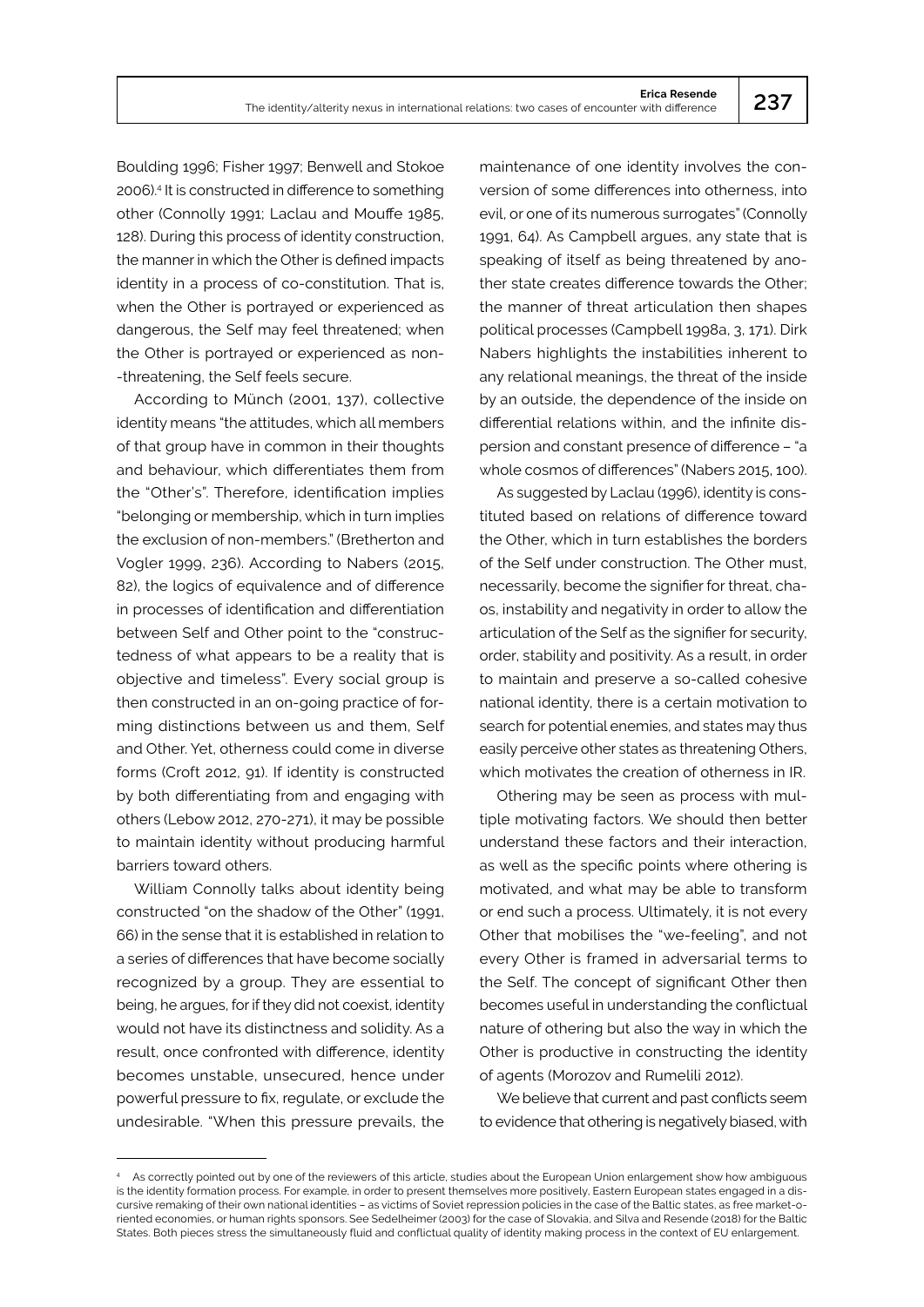differentiation as well as distancing from the Other. There is thus further value in elucidating the question if othering is necessarily a negatively tainted process, that is, if the Other is always seen in a negative light. The academic debate diverges on this. For example, Diez (2005, 628-29) argues that the Other can also be seen as neutral. For Hansen (2006), however, there are always views of superiority and inferiority, thus hierarchy. For Bauman (2004), the binary opposition which lies at the base of this hierarchy is constantly subject to reversal.

Ways of perceiving the Other as both different and equal can be a worthwhile endeavour for the facilitation of balanced relations. There is great value in further defining the dynamics in multiple types of Self-Other relations, and the nuances involved in various types of othering processes. In order to illustrate our arguments, I will now explore two cases centred around issues of identity/alterity and how they pertain to specific security and foreign policy choices. The cases are: 1) the role of otherness in U.S. identity formation processes and foreign policy throughout time, and 2) the use of discourses of differentiation and identification in constructing Russian and European state identities.

# **Illustrating difference and othering: two cases of othering in foreign policy discourses**

# *Case 1: U. S. national identity, foreign policy and otherness*

According to Mansbach and Rhodes (2007, 444), politics has always harnessed national identities as the prime discourse for articulating, constructing and disseminating a kind of "marriage" between nation and state. This union has been responsible for creating a vehicle that simultaneously creates, reproduces and rationalizes a specific kind of polity that took dominance in modernity: the nation-state. A common identity gives people a sense of comfort – effective albeit also somewhat illusory – that their lives are connected and that they have a reason to act upon common interests and goals. Constructed and reproduced by discourse, the group becomes an

imagined moral community (Anderson 1991) that defines itself and by inference what it is not: the Other. As a result, identity discourses articulate and construct a moral community which defines itself as "us" that is ultimately different from "them", the "them" being excluded from the collective. For these reasons, they are prescriptive for they have the capacity to create realities, subjectivities, and relationships between Self and Other, especially when they define which rights and duties are recognized for the members of the community but withheld from those outside it.

Let us take the United States of America as example. In his study of the Cold War, Campbell (1998a) observed that U. S. foreign policy texts of that time reproduced a very specific representation of reality. Articulations such "free and peaceful America" threatened by "an international conspiracy", set of values "granted by God" which are the roots of the "western civilization", among other representations, created a specific representation of what the American Self was. Identifying a sort of pattern in the production of difference between America/non-America, Campbell claimed that the constant and deliberate evocation of the "national mission", the "republic's objectives", the "defense of freedom", the "affirmation of the individual", and the "predestination of America" signaled that those policy documents did much more than simply offer an analysis of international politics: they reaffirmed a specific national identity for the United States: "Stamped 'Top Secret' and read by the elite, the texts blurred the lines between internal and external with 'quasi-puritan figurations'" (Campbell 1998a, 32).

Indeed, the discourse identified by Campbell remitted directly to what he claimed to be typically American puritan ideology. Narratives such as an "exceptional America" with the transcending "predestination" to be the "beacon of the world" and to act as "benign empire" - above all as opposed to the "Evil Empire" symbolized by the Soviet Union – seemed to serve foreign policy interests at the time. It indicated the attempt to script puritan ideology with the national, permanent and natural appearance. Employing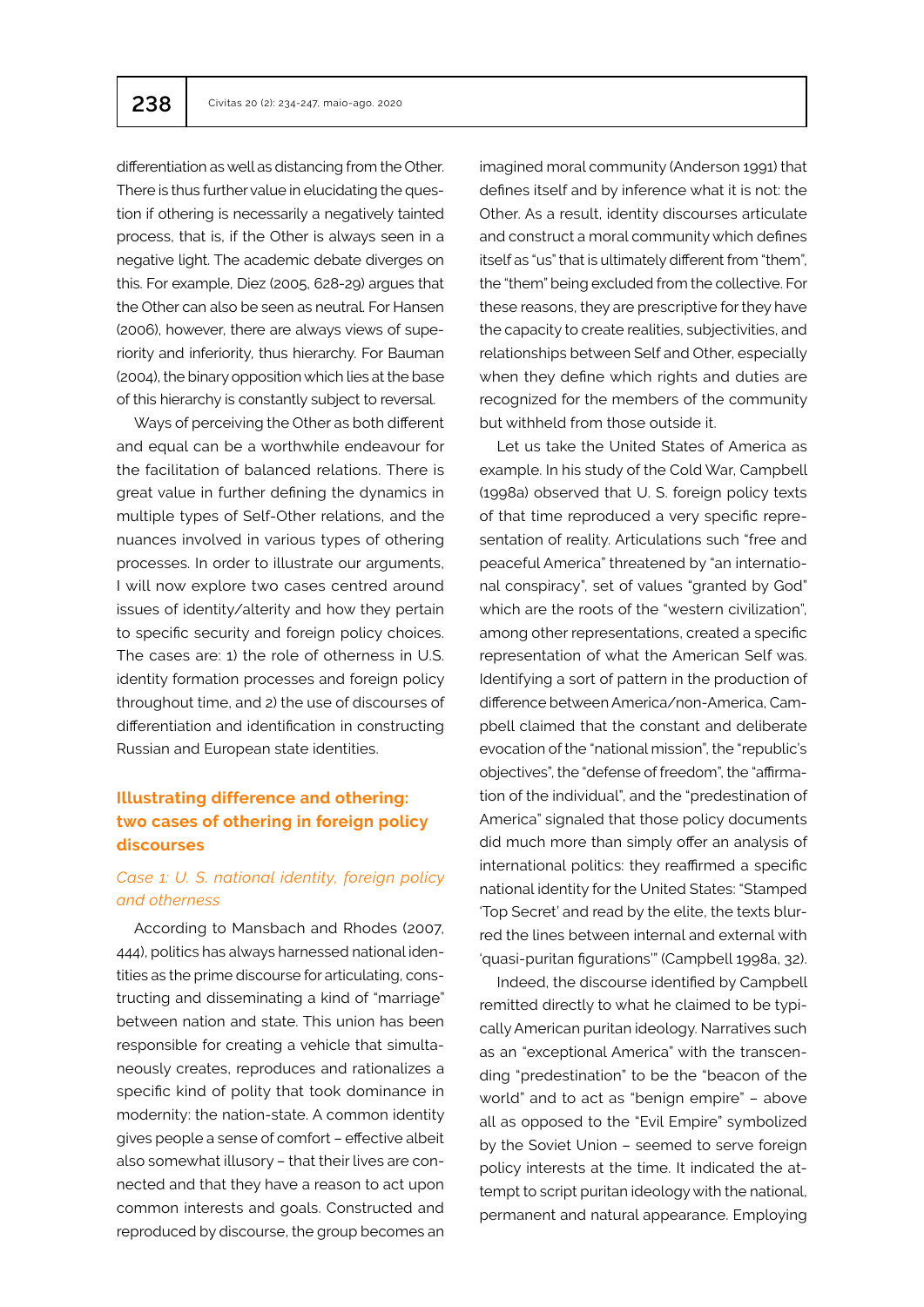the language, narrative, and style of the typical sermon of the puritans in Colonial America – the "jeremiad"<sup>5</sup> –, those texts signified the American Self as being ideologically puritan in opposition to the non-puritan Other (Bercovitch 1978; Campbell 1998a; Resende 2012).

This led Campbell to propose a relationship between ideology and U.S. foreign policy, whereby the use of discourse to signify "America" and "non-America" meant that foreign policy discourses construct and reproduce an essentialized, homogenized national American Self. According to him, foreign policy is then to be understood as the practice for constructing borders, since it discursively produces differences based on dichotomies such as inside/outside, domestic/ foreign, and friend/foe based on identity markers of specific ideological content.

Due to its incompleteness as a political project, the state engages in a process of permanent reproduction, seeking situations in which it becomes exposed to the outside/external/foreigner/Other in order to be able to reaffirm that which belongs to the inside/internal/national/Self. Through foreign policy, the privileged arena for contact with difference, the state employs discourses of fear to convert the external into a threat and thus reassure its moral and spatial borders, and to stabilize its own identity. Therefore, the constant articulation of danger through foreign policy is not a threat for the identity or the existence of the state, "but its possible condition" (Campbell 1998a, 13). By constantly articulating insecurity and creating otherness, the state seeks and constructs its own legitimacy.

Considering, however, that threats as well as the identities are never fixed, the state needs to continue to create and signify Others to legitimate its own reason for being. As a result, the discourse on the national Self occurs and develops at different levels, times and dimension, according to specific political and social contexts. Cullinane and Ryan's work on how the Other is constituted

throughout U. S. foreign policy history presents a meaningful case. For them, alterity has frequently played a role in defining U. S. national interests for it simplifies and removes "the culture of its complexity, its position in historical time, place, and geographical location". The discourses that have constructed the American Other throughout time – from the Native Indian Other in colonial times to the British despotic rulers, from the Nazi Germans of World War II to the Soviet communists of the Cold War – do not seek to detail and understand other cultures; the effect is to produce a "simplified depiction of the Indian, the European, the Nazi, the Communist, and of Islam" (Cullinane and Ryan 2015, 2). And since those discourses are largely constructed and circulated within U. S. culture and its ideological sphere of influence, they end up sharpening American identity, placing it as morally superior to the inferior, undesirable, barbaric foreign Other. In this sense, U. S. foreign policy discourses are uniquely self-referential: a discourse articulated by Americans about America and Americans in opposition to non-America and non-Americans in a world full of danger and threats.

## *Case 2: Russia and the European self/Other identity discourses*

Another way to understand the functioning of the identity/difference nexus in IR is to highlight the use of discourses of differentiation and identification in constructing state identities and interests. The first case, taken mostly from Neumann (1996b), emphasis is placed on how "multiple alien interpretations" of Europe "struggle, clash, deconstruct, and displace one another", taking language and discourses of difference seriously (Ashley 1987, 409; Der Derian 1987, 69- 70). Recognizing that identity is not located in "essential and readily identifiable cultural traits but in relations [articulated between Self and Other]", and that "the question of where and how borders towards the Other should be drawn

<sup>5</sup> Adapted from Jeremiah's preaching in the Old Testament, the 'jeremiad' was a popular genre of public discourse in 1600s Massachusetts. Its key themes are the lamentation of the social decay, announcement of an impending doom, and exhortation to action for zeal and moral surveillance to assure salvation for the community. It has a strong tone of alert about the certainty and imminence of threats and danger at loom, which shall punish those who fell in sin, degeneration and moral vices. See Bercovitch (1975).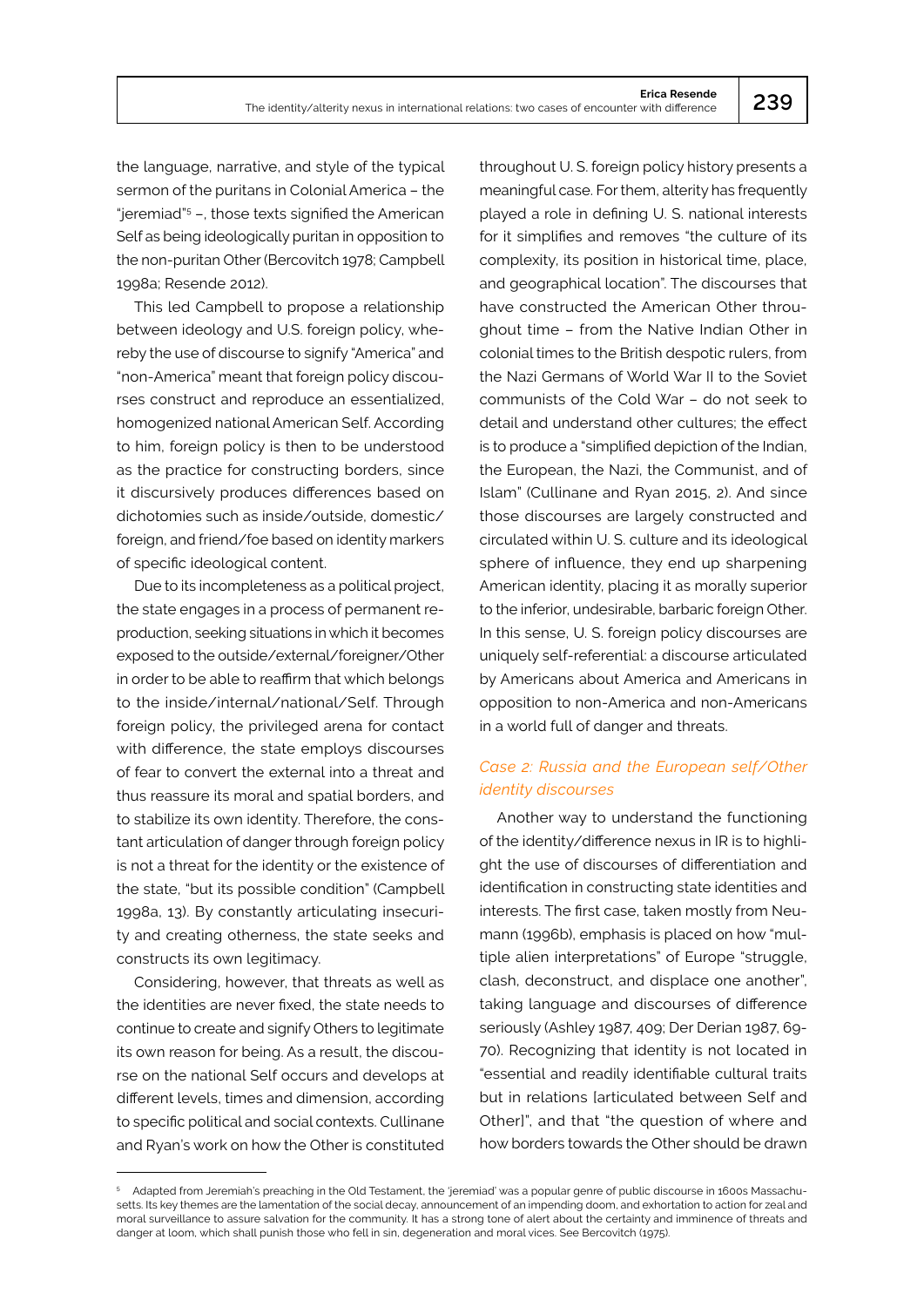therefore become crucial" (Neumann 1996b, 1), he shows how much Russia is caught between the attraction of an economically, politically and socially more developed Europe, and the appeal of being able to play an European style imperial role in less-developed Asia. Russians, by talking about Europe, also talk about themselves. Indeed, Russian interests in Europe are not postulated as objectively, natural, given national interests, but constructed by discourses "confined to Russian debates conducted, directed at Russians, concerning Europe and, by the same token, the Russian themselves" (Neumann 1996b, 2).

The process of delineating the European Other from the Russian Self is an active part of Russian identity formation. By engaging in discourses of differentiation and identification with Europe, Russian political debate is directed about how Russia conceives of and relates to Europe. Engaged in othering discourses that call a specific representation of Europe into being, the Russian public debate articulates a self-representation based on ideas about Europe. Europe is thus presented as a speech act for it is talked about and written into existence by Russian intellectual and political debate throughout time. As a result, the Russian debate about Europe is also a debate about what Russia is and should be, and how it should act in the world in terms of policy, he concludes.

Neumann revisits the last two hundred years, starting at the time of the French and Industrial Revolutions, up until the collapse of the Soviet Union in 1991. For Neumann, war and change in the top leadership stand out as key moments for the intensification of discourses of differentiation and identification. The French Revolution and the Napoleonic Wars are taken as the starting temporal mark for the Russian debate about Europe. The overthrow of what had been considered the natural social order – enlightened absolutism, which then became the *ancien* Régime – led to a widespread debate about legitimacy, democracy and rule, which transcended France. Three main positons emerged as Russian reaction: a conservative nationalist trend, represented by the state, interpreted the French Revolution as a

betrayal of monarchical ideals, hence the option for Russia was to carry on as before and pursue an isolationist albeit not confrontational policy towards Europe. A Romantic nationalistic trend, much influenced by German Romanticism, was anti-modern, Christian Orthodoxy-based, and thus against what had been perceived as the "estatisation and bureaucratization of the Tsar's rule" (Neumann 1996b, 13), which resulted in the rejection of French culture – including the use of French language by the elites – and the positioning of Russia as a morally superior society due to its status as "true Europe" as opposed to the "false Europe" of revolutionaries. The third trend adopted a more constitutionalist position, advocating that the political and economic models born out of the Twin Revolutions should be adopted and adapted to Russia.

The trends identified above would engage in an on-going debate for the next several decades and well into the twentieth century as Russia underwent several crisis where Russian national identity became less stable and hence more contested. Wars and changes in leadership such as the 1825 Decembrist Uprising, the Bolshevik Coup of 1917, the Polish-Russian War (1919-1921), the World War I and II, the de-stalinization process following Josef Stalin's death in 1953, the ousting of Khrushchev in 1964, and the 1980s Glasnost and Perestroika reforms provided the fitting atmosphere for the debate about Europe – and about Russia's position *vis-à-vis* Europe – to emerge.

With the collapse of the Soviet Union in 1991. Neumann sees different proposals for the relationship between Russia and Europe, all risen from different moral assessments. Liberals have always regarded Europe as either morally superior to Russia, if viewed synchronically, or morally equal, if viewed diachronically. They tend to see Russia as steadily developing along the same lines as Europe. The proposed course of action of foreign policy would then be of apprenticeship or partnership that favors cooperation between the two. This was initially the assessment made by Russian under Yeltsin, Neumann argues (1996b, 200), when Russia was represented to be similar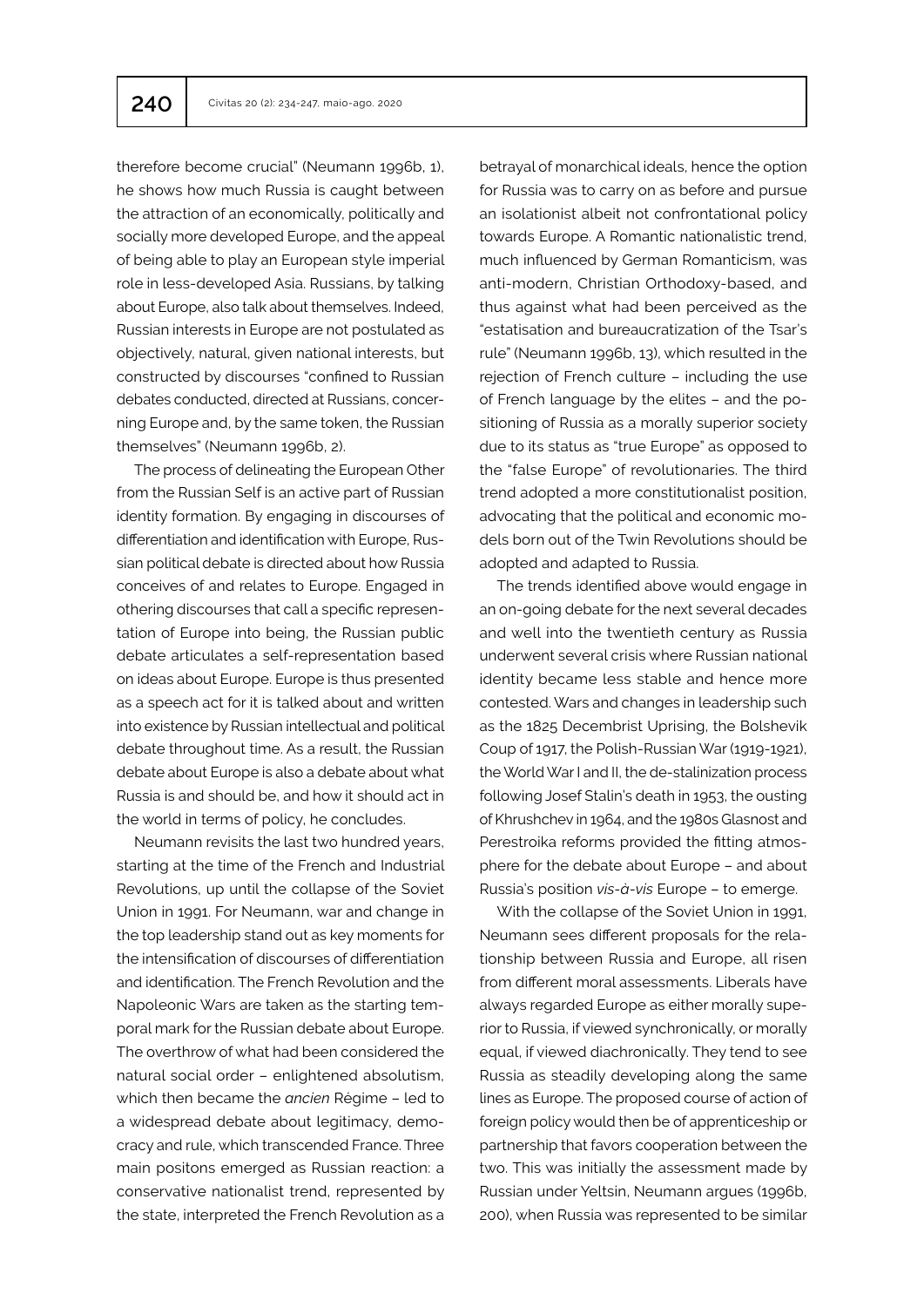The identity/alterity nexus in international relations: two cases of encounter with difference **241**

to Europe, albeit moving slower and less subtle towards liberals ideals of democracy, free economy, and rule of law. A xenophobic one stresses defense and struggle against the sudden Western "occupation" of a new Russia after the Cold War (Neumann 1996b, 197).

Albeit in constant flux, one discursive position is identified as a fixture: the position of the state. It calls upon itself to determine the limits of public debate, and it directs power resources toward the debate itself, employing multiple strategies to control the debate. Fine examples are the use of censorship, the withholding of records and information, the investment in publication channels such as official newspapers, television and radio stations. The state gives incentives to specific narratives and representations by selecting which debate participants should be punished or rewarded. As a result, the Russian state not only defines the limits of the political debate, but places its own position at the center, thus becoming a fixture in discourse.

For Neumann, the Russian state has privileged two distinct models for Russians to identify with. During the 1800s, the Russian state represented itself as "true Europe" in opposition to the scenario where the rest of Europe had turned away from the values of the *anciens régimes*. During the 1900s, it opted for representing itself as "true Europe", while the rest of Europe had failed to adopt the values of socialism (Neumann 1996b, 194). During the Cold War, not surprisingly, the debate intensified and followed the well-known patterns of enemy images, sharpening East and West conceptions as existential opposites.

As Neumann demonstrates, the Russian debate about Europe generates, diffuses and transforms ideas about Russia's own political project within the public space controlled by the Russian state. In discussing Europe, Russians have also clearly been discussing themselves and hence talking themselves into existence as they differentiate or identify with Europe's political projects through time. Neumann's account has the merit of formulating a critique of neo-realist insights about the state system. Kenneth Waltz's claim that

competition produces tendency toward sameness of competitors (Waltz 1979, 127) resulted in a theory of international relations that does not offer an ontology of the state. Indeed, he has little to say about how the modern state system came about (see Ashley 1984). Neumann's study shows how Russians have interpreted and acted upon to implement this competition.

#### **Implications and consequences of othering practices**

Othering may be seen as process with multiple motivating factors. As scholars point out, the articulation of threats should be paid attention to, for once risks, threats and dangers have been articulated, their constitutive and long-lasting effects tend to persist; dichotomies and boundaries between Self and Other are produced and reproduced in discourse and become part of policy processes and structures that in turn inform ensuing interpretation and behaviour towards the Other (Holland 2014). Current and past conflicts evidence othering being negatively biased, with differentiation and distancing from the Other. If this is *necessarily* so it must be still elucidated.

Yet, if identity is constructed by both differentiating from and engaging with Others (Lebow 2012, 270-271), it may be possible to maintain identity without producing harmful barriers toward Others. Ways of perceiving the Other as both different and equal can be a worthwhile endeavour for the facilitation of peaceful relations. For if otherness could come in diverse forms and not only from negative differentiation, how could a person, a group and a state's society maintain their own identity without producing harmful barriers toward Others? Some argue that identity formation is not only a process of differentiation from Others but also one of moving towards Others, making it then possible to form identity without the building of barriers towards Others (Lebow 2012, 270-271); the direction it takes likely depends on existing conditions of Self-Other relations and factors of influence. Scholars also see the possibility of otherness taking distinct, multiple forms (Croft 2012, 91) or of othering being neutral and not only negative (Diez 2005, 628-29).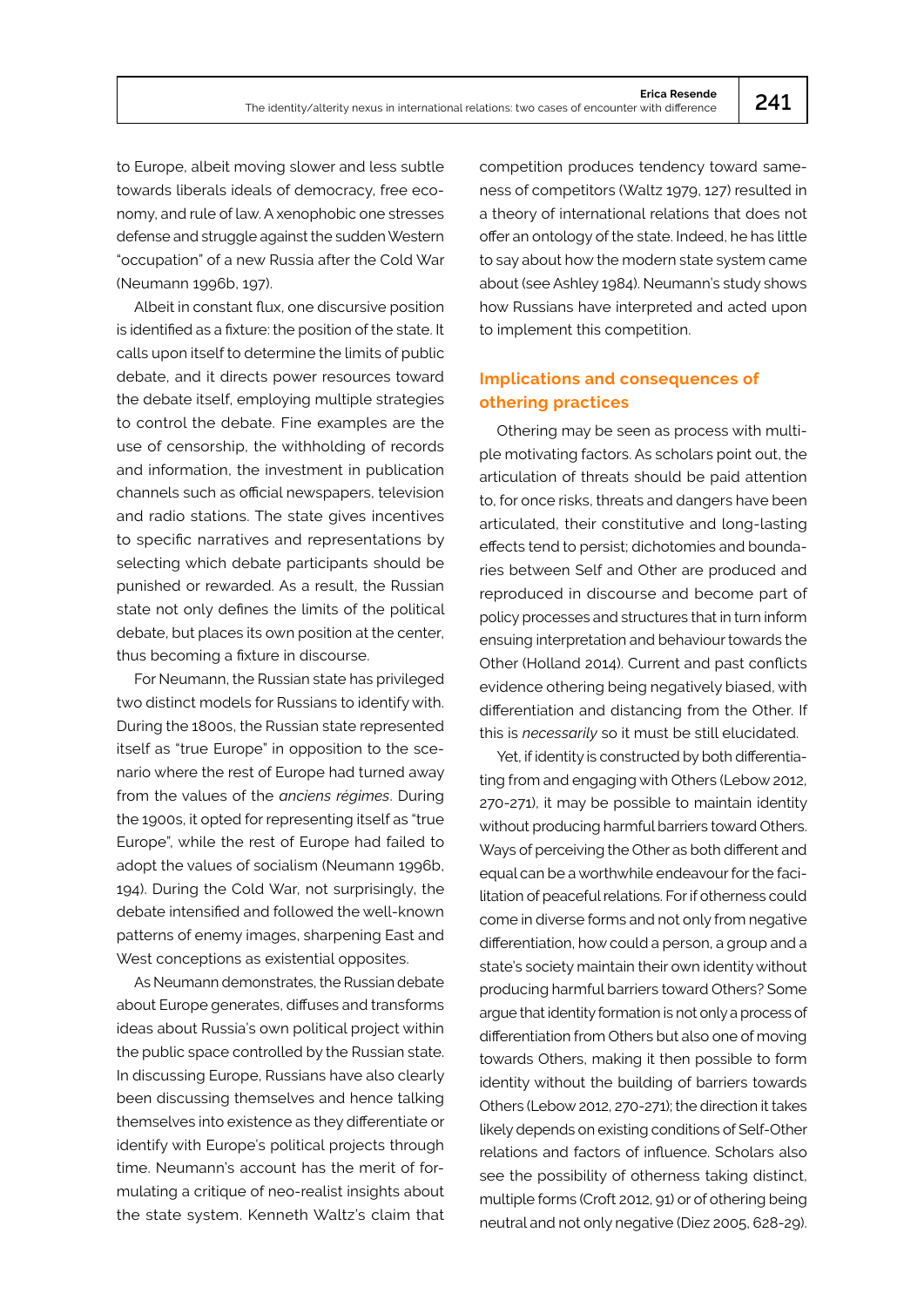If there is a chance for this, there is the possibility and chance for neutral or positive differentiations between Self and Other, or a form of differentiation that does not result in creating an, in whatever form or degree, threatening Other. Thus, if identity may be maintained without building harmful oppositions, there must not be a negative process of creating otherness or othering.

How may it be/become possible to see and experience difference to the Self in a neutral or even in a positive way? Following Emmanuel Levinas, I propose that this encounter could occur through a dialogue that prevents barriers of protection as a self-defence mechanism of protecting and preserving one's own identity. At the core of Levinas' philosophy are descriptions of the encounter with the Other: the Other impacts me unlike any worldly object or force. I can constitute the other person cognitively, on the basis of vision, as an *alter ego*. I can see that another human being is "like me", and acts "like me". As a result, subjectivity is born out of its relations to Others (Levinas 1985, 96), and the responsibility that derives from this encounter (Levinas 1966, 41) for the "being-for-the-other" also defines who we are. In this sense, subjectivity is primordially ethical as responsibility for the Other and is not a derivative feature of our subjectivity, but instead its anchor, as it gives it meaningful direction and orientation (see also Peperzak 1993; Burggraeve 1999; Bergo 2017).

Levinas derives the primacy of his ethics from the encounter with the Other, which he calls the face-to-face. For Levinas, the Other is not knowable and cannot be made into an object of the Self, as is done by traditional ontology. Responsibility toward the Other precedes any "objective searching after truth". The experience of the face-to-face constitutes a privileged phenomenon in which both the Other's proximity and distance are strongly felt. "The Other precisely *reveals* himself in his alterity not in a shock negating the I, but as the primordial phenomenon of gentleness" (Levinas 1969, 151).

He goes on to argue that the encounter of the Other through the face-to-face experience forbids any attempts to exclude, domesticate, or

reduce to sameness, and simultaneously installs the responsibility for the Other in the Self. Here the connection between responsibility and the Other becomes the basis for Levinas' ethics: to be responsible means to make oneself available for service to the Other so that one's own life is intrinsically linked with the Other's life (Levinas 1985, 97). I am thus a human being in the sole measure that I am responsible for another. Responsibility becomes then the "place where I bind myself to the Other" (Levinas 1981, 12). Rather than the binding of a piece of material to the block of which it is a part, nor as organ to the organism in which it functions (Levinas 1966, 41), it is the place in which the Self enters into a relationship that is disinterested, but not indifferent, with the Other. Responsibility seeks the good of the Other, not looking for recognition in the Other. Thus, the desire for the Other is not appetite but generosity (Levinas 1966, 39). Being-for-itself means that the Self is pre-occupied with itself, and therefore, indifferent to the Other (Levinas 1969, 87).

Levinas' term "being-for-the-Other" (Levinas 1969, 261) indicates a position in which the Self is responsible for the Other, which requires the exercise of sensibility (Levinas 1981, 77), one that implies exposure or being in proximity to the Other. It involves standing in the place of another and offering protection to them (Levinas 1969, 135-136). Therefore Levinas' ethics of alterity consists in opening one's Self to the Other, especially the one that is different, unequal, diverse, and plural, which deserves to be respected as it is, without indifference, dismissal, repulsion, exclusion, or simplification of its particularities. Only by embracing a conception of the Self that also includes the Other will we be able to let go of restraints of selfishness, indifference and isolation. After all, we are in some degree dependent on the Other inasmuch our sense of Self emerges from encountering the Other: we are constituted in and by our relationship to it.

Levinas' ethics of otherness was first introduced into IR via three major themes: the ethics of responsibility in genocide, the unintentional violence in knowledge production, and the con-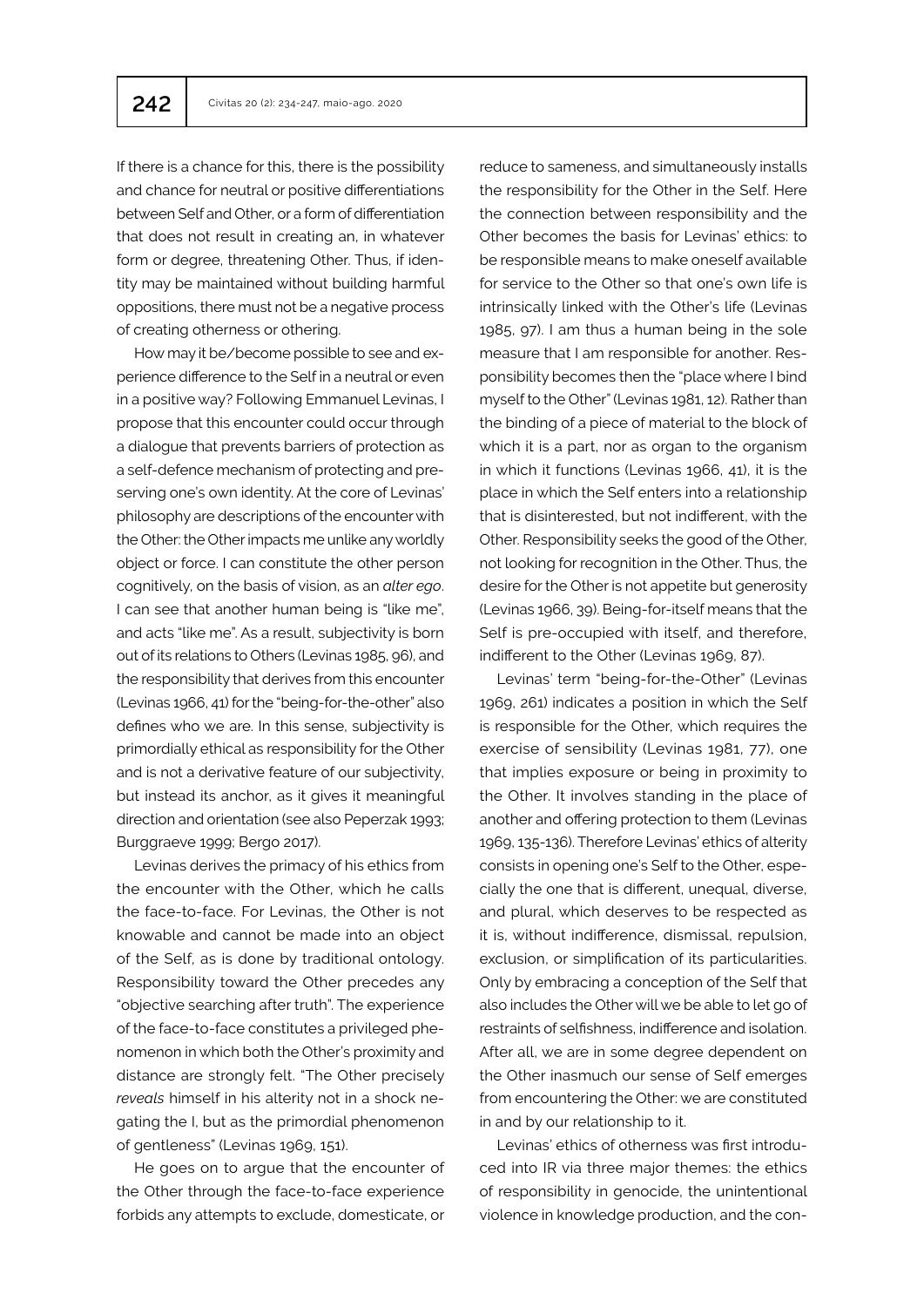cept of hospitality in forced displacement. Writing about the war in Bosnia, David Campbell used Levinas' philosophy to rethinking the question of responsibility, especially in context of ethnic cleansing like Bosnia (see Campbell 1994; 1998b). Arguing that responsibility is not a choice but an ethical imperative, Campbell wrote that the international community was required to stop and listen to the voices within Bosnia that were not oriented toward nationalism and/or partition, and to consider those Others who were advocating non-nationalist paradigms as potential partners in a multicultural peace process. Levinas' concern over the ethics of responsibility has inspired authors such as Elizabeth Dauphinee and Michael Shapiro to focus on how knowledge systems contribute toward unintentional violence in IR scholarship. While Shapiro (1999) points out that IR itself constitutes an enclosed system of beliefs that undermine alternative possibilities for how we might understand and approach the world, Dauphinee (2007) has argued that knowledge produced by researchers about post-conflict societies involves a rapid categorization of "good" and "evil", which undermines responsibility in Levina's sense, for it suggests that the "good" are the only group to which we are obligated. Finally, Roxanne Lynn-Doty (2006) has evoked Levinas' notion of responsibility in her work about Latin American migrants crossing the deserts into the U. S. She points out that organizations such as *Fronteras Compasivas* enact Levinas' ethics of hospitality in their political practice. By building and maintaining life-saving water reserves in the desert, *Fronteras Compasivas* acts with responsibility towards the Other, for they will never know the names, legal status, or identities of those who will rely on their water reserves to survive their deadly journeys. In common, this scholarship is concerned with understanding the new dilemmas for responsibility in terms of the need to identify to whom we are responsible in our political practices. In short, what does it mean for political practices to find ourselves infinitely obligated to Others? Levinas thinking opens us up to a responsibility equally radical as inescapable that it compares to a hostage situation: "I am pledged to the other without any possibility of abdication. I cannot slip away from the face of the other in this nakedness…to approach is to be the guardian of one's brother; to be the guardian of one's brother is to be his hostage" (Levinas 1998, 72).

Going back to the two cases explored in this essay, the dominant narratives of both Russia and U. S. foreign policy evoke examples of how expectations about the encounter with difference affect othering construction processes. Levinas' idea of responsibility stems from the awareness that our very existence always generates violence, whether we mean it or not. Our comfortable lives are always made possible by another's suffering, even when we do not wish this outcome. It is our existence itself that causes potential injury to the Other for we are always dependent on the Other for our very sense of Self – be it the American, Puritan sense of Self, or the Russian non-European Self. Ultimately, we are constituted in and by our relationship with the Other, and this this relationship is not based on expectations, on universal rights, on community or family ties, or even on national loyalty. In short, we are unconditionally responsible for the lives of Others, and this is the command that our living together in a world of difference presents to us.

#### **Concluding remarks**

This article has attempted to explore what I perceive as the ultimate challenge of our times: How can we live together peacefully in a world that is made of difference? This question leads us to engage with the politics of otherness, that is, to understand how the identity/alterity nexus impact on issues regarding collective identity formation and difference, but as well as to reflect upon our own responsibility regarding the life of the Other.

After presenting a brief survey about the ways I conceptualize identity and difference in IR, and the consequences of the way we think about them, I advanced my argument by exploring two cases that feature the role of othering in security and foreign policy choices. Taken together, they pointed to how national identity and identity formation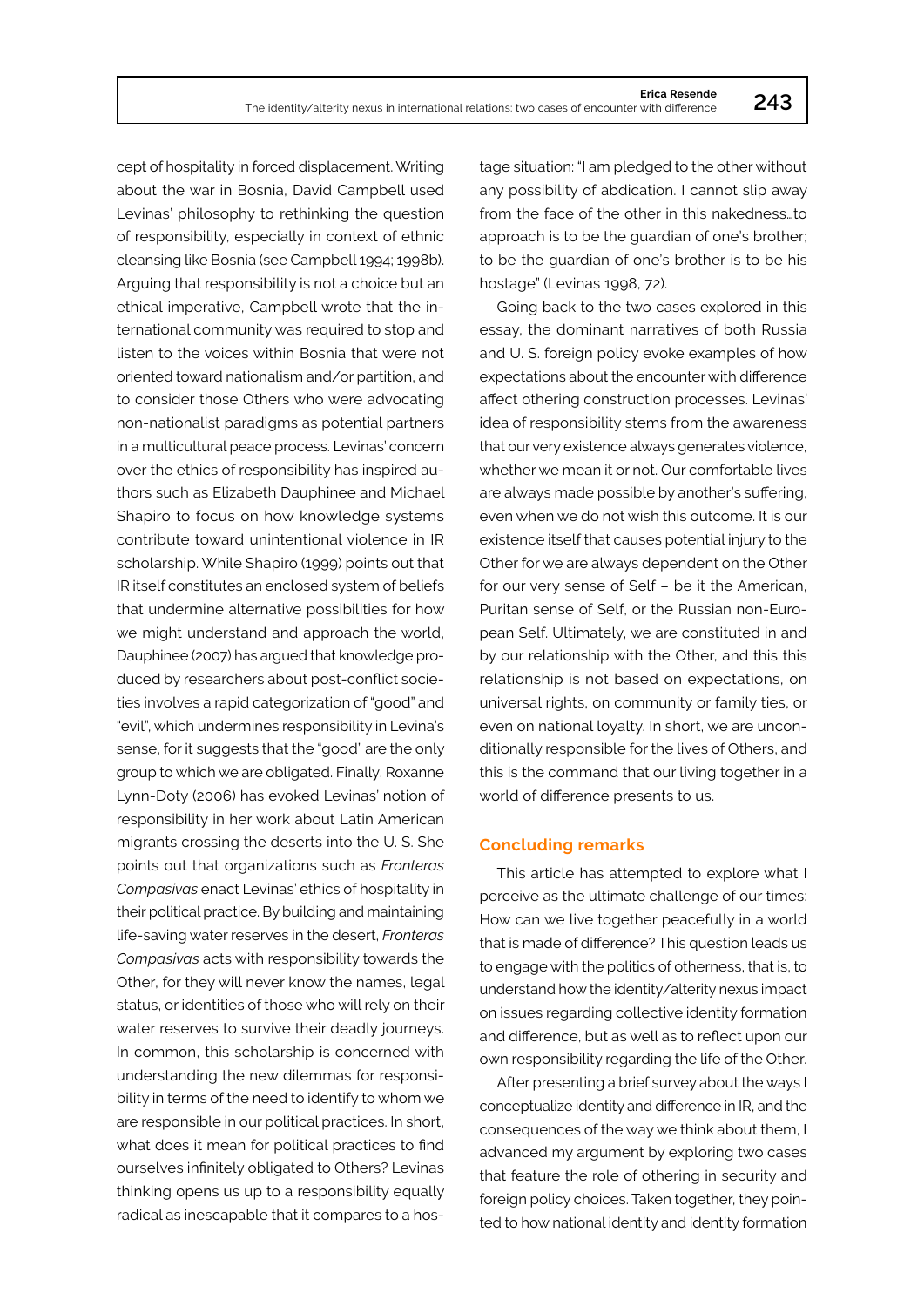processes occur and develop at different levels, times and dimensions, and how do they relate to foreign policy and threats. I have also highlighted the importance of discourses of differentiation and identification in constructing state identities and interests. I have shown how otherness and othering practices express themselves in foreign and security policy discourses, narratives, images, and popular culture.

But perhaps this is also a question of matters relating to some level of equality or comparability of abilities and wealth/material security, since humans tend to compare themselves with groups and individuals around themselves. Comparing between Self and Other seems to be a key mechanism for understanding the Self *vis-à-vis* Others around. Thus, groups that find a somewhat comparable level of wealth in groups surrounding them have one strong motivation less on which to differentiate themselves against Others in a negative manner. But seeing difference neutrally or positively would also seem to be a question of – more or less cultivated – ability of living with difference without needing to judge as better or worse, in a way that difference itself is perceived as less strong or even marginal, as being of little relevance to the safety and security of the Self, thus not serving or being used as motivation to treat others or act towards others in a divisive manner.

In a way, this is a societal task, and an essential one for peaceful relations in our world. But the smallest unit of any society is the individual, and any individual finds itself in the unit of the family; it is in families where socialization of all members of society begins, where the foundation is laid for later thinking and behaviour. Families then also play a pivotal role in how difference between Self and Other is perceived, experienced and acted upon. In fact, it is in families that children, at a very young age, learn – physically and psychologically – to comprehend themselves as unique beings, separate from others, yet also in many ways being similar to others, as well as how to communicate

with and behave toward others. Key in such processes is also how parents, but also grandparents and older siblings, teach how to deal with (various types of) difference by acting toward (various) others. As known, difficulties in relations with others as well as pathological or "ineffective" ways of dealing with these are often transferred to children, who then apply similar modes of behaviour. Family is then a key location of teaching about Self-Other difference and deserves much greater focus when it comes to how difference can be dealt with in a neutral or even positive manner.

Another focus may be the role of teaching not only tolerance of difference but, even more, the seeing of difference as enrichment and enjoyment, as something desired and desirable – thus, as truly positive. Such efforts seem existentially important when viewing the global landscape of recurrent conflict and distress. This should begin also in the family, but then be continued in kindergartens and schools (and there are plenty of examples where teachers work towards an inclusive view of difference). There is certainly room for this at the workplace too; how to deal with diversity in a positive manner is in fact of interest for increased productivity, thus in actual monetary terms, but also regarding the creation of a positive work climate. Moreover though, it is political actors who need to recognize that their often instrumentalized use of difference, for various political agendas, is harmful for societal and international relations, causing much greater costs in the middle and long term than bringing hope for gains in the short term.<sup>6</sup>

The main point here, following Levinas' ethics of responsibility, is not to judge the Self as morally right or intentionally violent for the Other will always be harmed despite our best intentions. Rather we should practice a "guiltless responsibility" (Levinas 1989, 83) considering that the Self is always hostage to the Other due to the notion of ethics as the first philosophy according to Levinas. Ethics is the prior condition on which

<sup>&</sup>lt;sup>6</sup> As pointed out by one reviewer, the question of how the role of teaching and family is interplayed within the nation-state and its processes of identity and otherness in Levinas's philosophy remains open in this article. Indeed, theorizing the possibilities for transition from ethics to politics is a true challenging aspect of Levinas' thinking. As noted by Patricia Malloy, this passage is a "bumpy ride" (Molloy 1999, 233), and I consciously avoid doing it here due to the limitation of this article in terms of scope and length.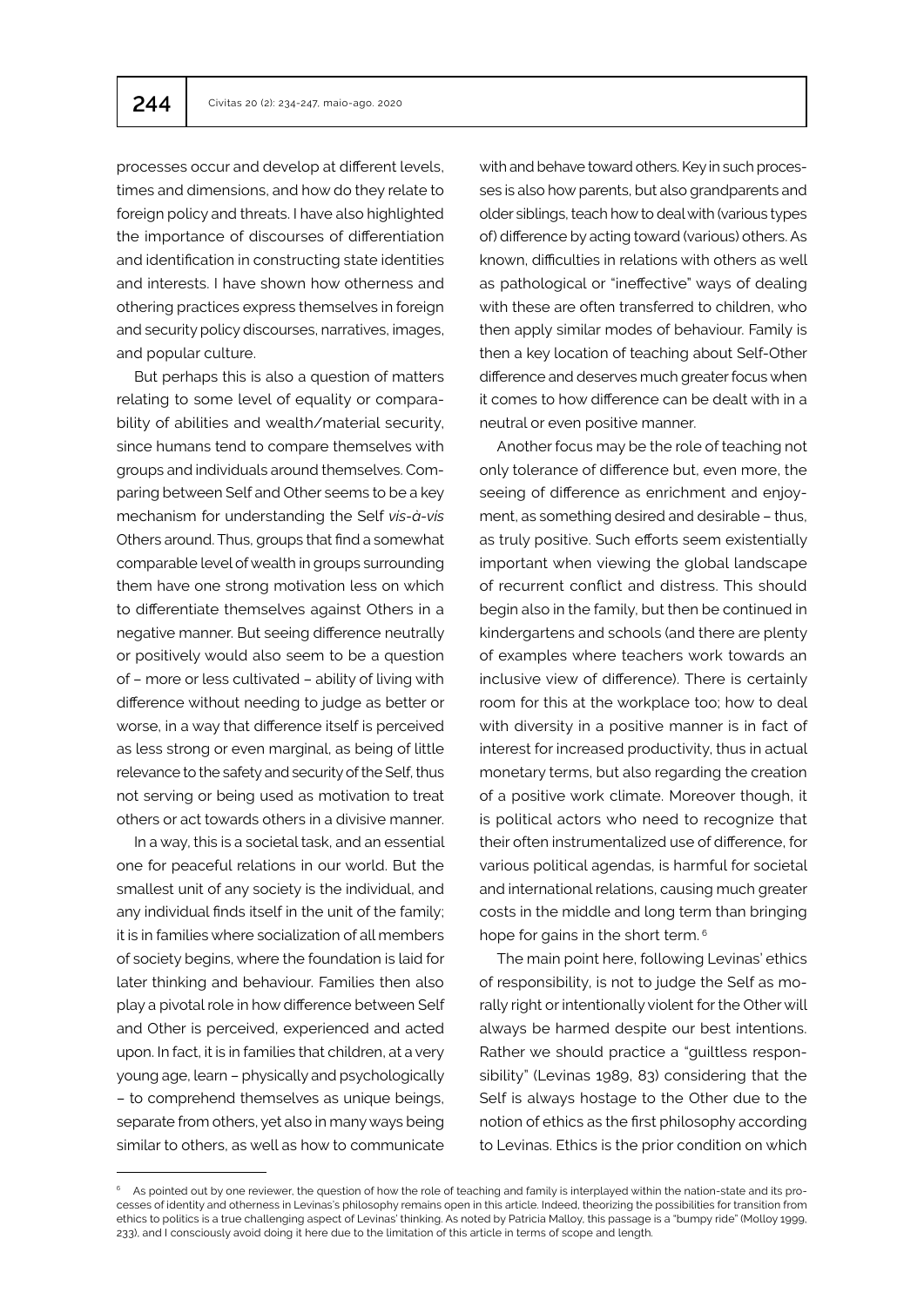all subsequent philosophy is built, therefore all ethical thought finds its source in our continuous, unconditional, and infinite responsibility to and for the Other. As a result, our very being is tied to the protection of the Other for this is what it means in ethical terms when we argue that Self and Other are mutually constituted. In this sense, it is always helpful to remember Levinas' favourite quote from Dostoyevsky's *The Brothers Karamazov*: "We are all responsible for everyone else – but I am more responsible than all the others". By taking responsibility for the Other, we also reject the possibility of violence that could emerge from an encounter with the Other, especially when acts of violence are committed and justified in relation to the so-called protection of a specific Self from a dangerous, threating Other. In current times, where life itself seems so fragile and tenuous, and where we continuously see the Other being reduced to less than human, this stands as an ethical imperative to all of us.

#### **References**

Albert, Mathias; Yosef Lapid, and David Jacobsen (eds.). 2001. *Identities, borders, orders. Rethinking international relations theory*. Minneapolis: University of Minnesota Press.

Anderson, Benedict. 1991. *Imagined communities. Reflections on the origin and spread of nationalism.* London: Verso.

Ashley, Richard. 1984. The poverty of neo-realism. *International Organization* 38 (2): 225-286. [https://doi.](https://doi.org/10.1017/S0020818300026709) [org/10.1017/S0020818300026709](https://doi.org/10.1017/S0020818300026709).

Ashley, Richard. 1987. The geopolitics of geopolitical space: toward a critical social theory of international politics. *Alternatives* 12: 403-434. [https://doi.](https://doi.org/10.1177/030437548701200401) [org/10.1177/030437548701200401](https://doi.org/10.1177/030437548701200401).

Bauman, Gerd. 2004. Grammars of identity/alterity: a structural approach. In *Grammars of identity/alterity: a structural approach*, edited by Gerd Bauman, and André Gingrich, 18-23. New York: Berghahn.

Benwell, Bethan, and Elizabeth Stokoe. 2006. *Discourse and identity*. Edinburgh: Edinburgh University Press.

Bercovitch, Sacvan. 1975. *The puritan origins of the American self*. New Haven: Yale University Press.

Bercovitch, Sacvan. 1978. *The American jeremiad.* Madison: University of Wisconsin Press.

Bergo, Bettina. 2017. Emmanuel Levinas. In *The Stanford Encyclopedia of Philosophy Archive*, edited by Edward N. Zalta. [https://plato.stanford.edu/archives/fall2017/](https://plato.stanford.edu/archives/fall2017/entries/levinas/) [entries/levinas/](https://plato.stanford.edu/archives/fall2017/entries/levinas/), accessed Oct. 3, 2017.

Bernstein, Richard J. 1991. *The New constellation: the ethical-political horizons of modernity/postmodernity.*  Cambridge: Polity.

Boulding, Kenneth E. 1996. National images and international systems. In *Culture, communication and conflict: readings in intercultural relations*, edited by Gary R. Waever, 459-470. Needham Heights-MA: Simon & Schuster Custom Publishing.

Bretherton, Charlotte, and John Vogler. 1999. *The European Union as a global actor*. London: Routledge.

Bretherton, Charlotte, and John Vogler. 2006. *The European Union as a global actor*. 2 ed. London: Routledge.

Burggraeve, Roger. 1999. Violence and the vulnerable face of the other: the vision of Emmanuel Levinas on moral evil and our responsibility. *Journal of Social Responsibility* 30 (1): 29-45. [https://doi.org/10.1111/0047-](https://doi.org/10.1111/0047-2786.t01-1-00003) [2786.t01-1-00003](https://doi.org/10.1111/0047-2786.t01-1-00003).

Campbell, David. 1994. The deterritorialization of responsibility: Levinas, Derrida and ethics after the end of philosophy. *Alternatives* 19: 455-84. [https://doi.](https://doi.org/10.1177/030437549401900402) [org/10.1177/030437549401900402](https://doi.org/10.1177/030437549401900402).

Campbell, David. 1998a. *Writing security. United States foreign policy and the politics of identity*. Revised edition. Minneapolis: University of Minnesota Press.

Campbell, David. 1998b. *National deconstruction: violence, identity, and justice in Bosnia*. Minneapolis: University of Minnesota Press.

Connolly, William. E. 1991. *Identity/difference: democratic negotiations of political paradox*. Minneapolis: University of Minnesota Press.

Croft, Stuart. 2012. *Securitizing Islam: identity and the search for security*. Cambridge: Cambridge University Press.

Cullinane, Michael Patrick, and David Ryan Ryan, eds. 2015. *U. S. foreign policy and the Other.* New York: Berghahn.

Dauphinee, Elizabeth. 2007. *The ethics of researching war: looking for Bosnia*. Manchester: Manchester University Press.

Der Derian, James. 1987. *On diplomacy: a geneology of Western estrangement*. Oxford: Blackwell.

Diez, Thomas. 2005. Constructing the self and changing others: reconsidering "normative power Europe". *Millennium. Journal of International Studies* 33 (3): 613- 636. <https://doi.org/10.1177/03058298050330031701>.

Fisher, Glen. 1997. *Mindsets: The role of culture and perception in international relations*. 2 ed. Yarmouth: Intercultural Press Inc.

Guillaume, Xavier. 2011. *International relations and identity: a dialogical approach.* London: Routledge.

Hansen, Lene and Ole Waever, eds. 2002. *European integration and national identity: the challenge of the Nordic states*. London: Routledge.

Hansen, Lene. 2006. *Security as practice: discourse analysis and the Bosnian war*. Oxon: Routledge.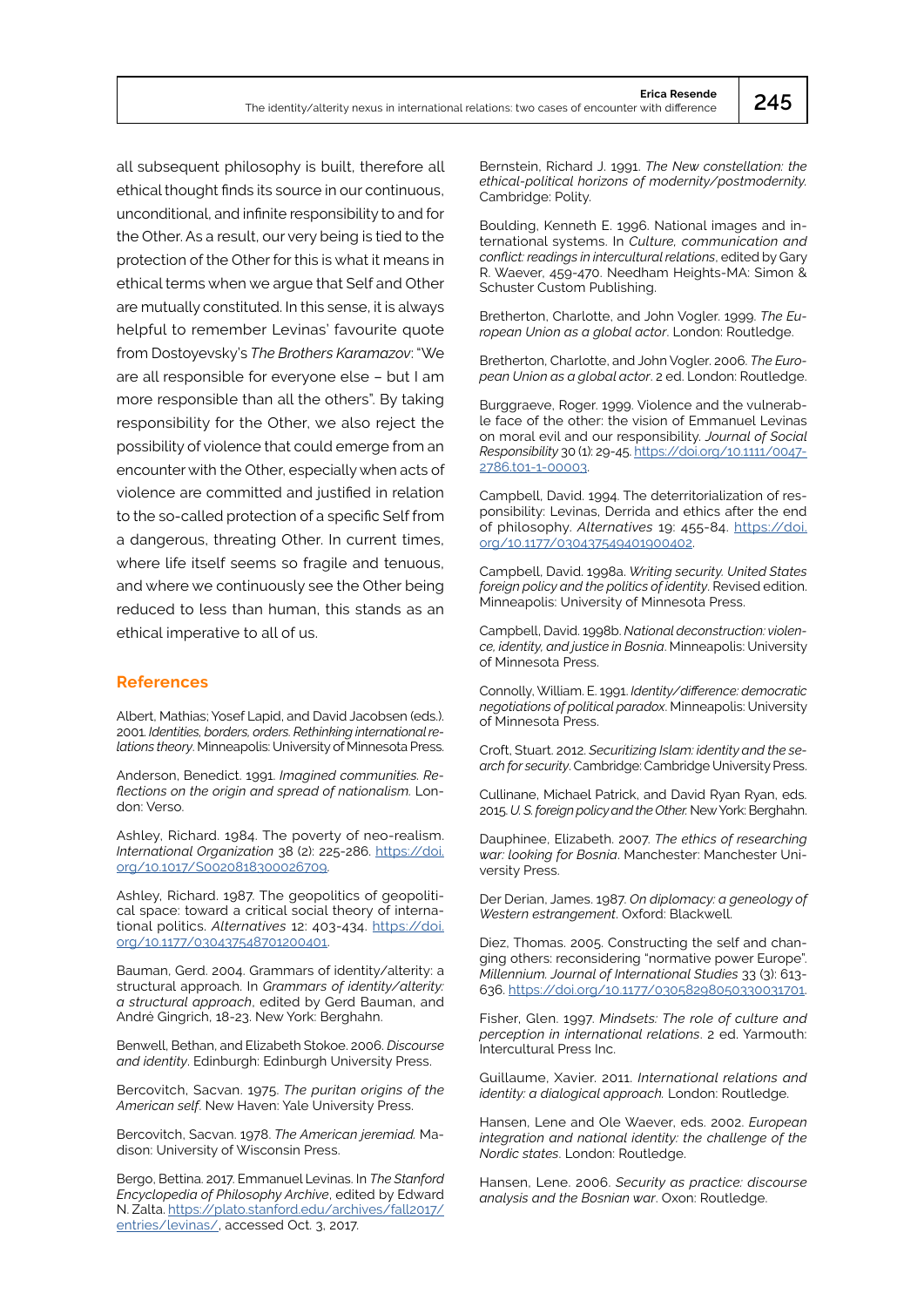Herschinger, Eva. 2011. *Constructing global enemies: hegemony and identity in international discourses on terrorism and drug prohibition*. London: Routledge.

Holland, Jack. 2013a. Foreign policy and political possibility. *European Journal of International Relations* 19 (1): 49-68.<https://doi.org/10.1177/1354066111413310>.

Holland, Jack. 2013b. *Selling the war on terror: foreign policy discourses after 9/11*. London: Routledge.

Holland, Jack. 2014. The elusive essence of evil: constructing Otherness in the coalition of the willing, In *Arguing counterterrorism: new perspectives,* edited by David Pisoiu, 201-220. Routledge Critical Terrorism Studies. New York: Routledge.

Laclau, Ernesto. 1996. *Emancipación y diferencia.* Buenos Aires: Ariel.

Laclau, Ernesto and Chantal Mouffe. 1985. *Hegemony and socialist strategy. Towards a radical democratic politics*. London: Verso.

Lebow, Richard Ned. 2012. *The politics and ethics of identity: in search of ourselves*. Cambridge: Cambridge University Press.

Levinas, Emmanuel. 1966. On the trail of the Other. *Philosophy Today* 10 (1): 34-45. [https://doi.org/10.5840/](https://doi.org/10.5840/philtoday19661014) [philtoday19661014](https://doi.org/10.5840/philtoday19661014).

Levinas, Emmanuel. 1969. *Totality and infinity: an essay on exteriority*. Dordrecht: Kluwer Academic Publisher.

Levinas, Emmanuel. 1981. *Otherwise than being or beyond essence*. The Hague: Nijhoff.

Levinas, Emmanuel. 1985. *Ethics and infinity.* Pittsburgh: Duquesne University Press.

Levinas, Emmanuel. 1989. *The Levinas reader*. Edited by Sam Hand. Oxford: Blackwell.

Levinas, Emmanuel. 1998. *Of God who comes to mind*. Bergo: Stanford University Press.

Lynn-Doty, Roxanne. 1993. Foreign policy as social construction: a post-positivist analysis of U. S. counterinsurgency policy in the philippines. *International Studies Quarterly* 37 (3): 297-320. [https://doi.](https://doi.org/10.2307/2600810) [org/10.2307/2600810](https://doi.org/10.2307/2600810).

Lynn-Doty, Roxanne. 2006. Fronteras compasivas and the ethics of unconditional hospitality. *Millennium: Journal of International Studies* 35 (1): 53-74. [https://doi.](https://doi.org/10.1177/03058298060350010701) [org/10.1177/03058298060350010701](https://doi.org/10.1177/03058298060350010701).

Mansbach, Richard, and Edwards Rhodes. 2007. The national state and identity politics: state institutionalisation and "markers" of national identity. *Geopolitics* 12 (3): 426-58.<https://doi.org/10.1080/14650040701305633>.

Molloy, Patricia. 1999. Face to face with the dead man: ethical responsibility, state-sanctioned killing, and empathetic impossibility. In *Moral spaces: rethinking ethics and world politics*, edited by David Campbell, and Michael Shapiro, 467-492. Minneapolis: University of Minnesota Press.

Morozov, Viatcheslav, and Bahar Rumelili. 2012. The external constitution of European identity: Russia and Turkey as Europe-makers. *Cooperation and Conflict* 47, (1): 28-48.<https://doi.org/10.1177/0010836711433124>.

Münch, Richard. 2001. *Nation and citizenship in the global age: from national to transnational ties and identities*. New York: Palgrave Macmillan.

Nabers, Dirk. 2009. Filling the void of meaning: identity construction in U. S. foreign policy after September 11, 2001. *Foreign Policy Analysis* 5 (2): 191-214.

Nabers, Dirk. 2015. *A poststructuralist discourse theory of global politics*. New York: Palgrave Macmillan.

Neumann, Iver B. 1996a. Self and Other in International Relations. *European Journal of International Relations* 2 (2): 139-74.

Neumann, Iver B. 1996b. *Russia and the idea of Europe: a study in identity and International Relations*. London: Routledge.

Neumann, Iver B. 1999. Conclusion: Self and Other after the death of the sovereign subject. In *Uses of the Other. "The East" in European identity formation*, edited by Iver B. Neumann, 207-228*.* Manchester: Manchester University Press.

Peperzak, Adriaan. 1993. *To the Other: an introduction to the philosophy of Emmanuel Levinas*. West Lafayette: Purdue University Press.

Reinke de Buitrago, Sybille, ed. 2012. *Portraying the Other in International Relations: cases of othering, their dynamics and the potential for transformation*. Newcastle upon Tyne: Cambridge Scholars Publishing.

Reinke de Buitrago, Sybille. 2015. Self-Other constructions, difference and threat: U. S. and Arab "othering" of Iran. In *Regional insecurity after the Arab Uprisings*, edited by Elizabeth Monier, 85-106. New York: Palgrave Macmillan.

Resende, Erica Simone Almeida. 2012. *Americanidade, puritanismo e política externa*. Rio de Janeiro: Contracapa.

Sedelmeier, Ulrich. 2013. EU enlargement, identity and the analysis of European foreign policy: identity formation through policy practice. *EUI Working Papers*, RSC n. 2003/13, *European Forum Series*.

Shapiro, Michael J. 1989. Textualizing global politics. In *International/intertextual relations: postmodern readings of world politics*, edited by James Der Derian, and Michael Shapiro, 11-22. New York: Lexington Books.

Shapiro, Michael J. 1999. The ethics of encounter: unreading, unmapping the imperium. In *Moral spaces: rethinking ethics and world politics*, edited by David Campbell, and Michael Shapiro, 57-91. Minneapolis: University of Minnesota Press.

Silva, Graziela Dumard da e Erica Simone Almeida Resende. 2018. *Entre a Rússia e a União Europeia: os países bálticos e o desafio da reconstrução das identidades nacionais após o colapso da União Soviética*. Curitiba: Appris.

Waltz, Kenneth. 1979. *Theory of International Relations*. Reading: Addison-Wesley.